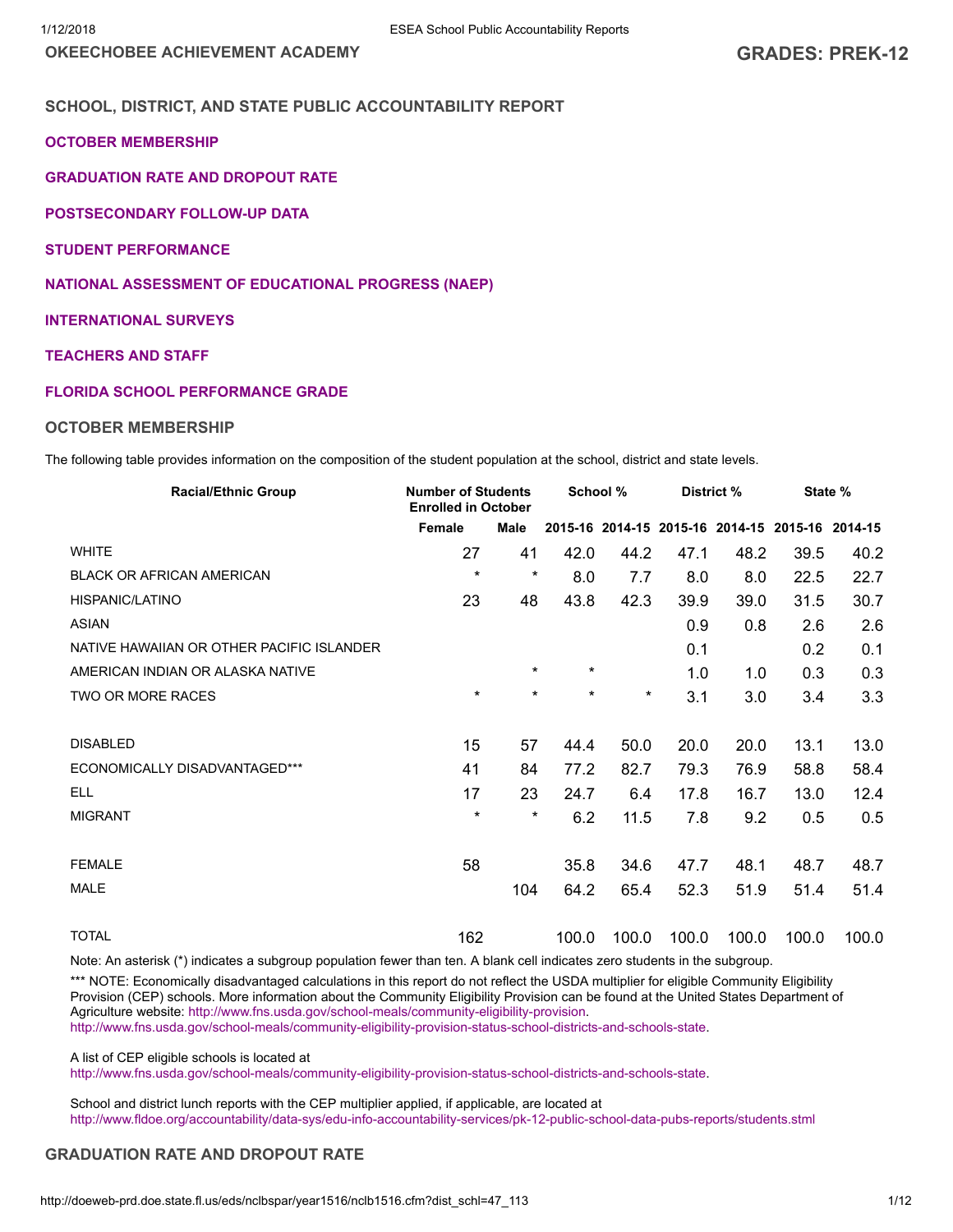# Federal Uniform Graduation Rate

The graduation rate shows the percentage of students who graduated with a standard high school diploma within four years of initial entry into ninth grade.

|                                           | School % |     | District % |      | State %                                         |      |  |
|-------------------------------------------|----------|-----|------------|------|-------------------------------------------------|------|--|
|                                           |          |     |            |      | 2014-15 2013-14 2014-15 2013-14 2014-15 2013-14 |      |  |
| ALL STUDENTS                              | 0.0      | 0.0 | 65.9       | 61.2 | 77.9                                            | 76.1 |  |
| <b>WHITE</b>                              | 0.0      | N/A | 69.7       | 59.9 | 82.8                                            | 81.7 |  |
| <b>BLACK OR AFRICAN AMERICAN</b>          | #        | #   | 40.5       | 55.6 | 68.0                                            | 64.7 |  |
| HISPANIC/LATINO                           | #        | #   | 68.8       | 61.7 | 76.7                                            | 75.0 |  |
| <b>ASIAN</b>                              | N/A      | N/A | #          | #    | 90.9                                            | 89.2 |  |
| NATIVE HAWAIIAN OR OTHER PACIFIC ISLANDER | N/A      | N/A | N/A        | N/A  | 82.6                                            | 75.6 |  |
| AM INDIAN OR ALASKA NATIVE                | #        | #   | 33.3       | 61.5 | 75.7                                            | 73.8 |  |
| <b>TWO OR MORE RACES</b>                  | #        | N/A | 45.5       | #    | 81.5                                            | 80.1 |  |
| <b>DISABLED</b>                           | 0.0      | N/A | 41.9       | 43.0 | 56.8                                            | 55.1 |  |
| ECONOMICALLY DISADVANTAGED                | 0.0      | N/A | 58.6       | 57.1 | 70.4                                            | 67.7 |  |
| <b>ELL</b>                                | #        | N/A | 44.4       | #    | 59.5                                            | 55.8 |  |
| <b>MIGRANT</b>                            | #        | #   | 64.4       | 70.0 | 67.0                                            | 65.5 |  |
| AT-RISK (Low 25)*                         | 0.0      | 0.0 | 42.3       | 35.1 | 52.3                                            | 50.0 |  |
| <b>FEMALE</b>                             | #        | #   | 78.4       | 73.2 | 81.7                                            | 79.9 |  |
| <b>MALE</b>                               | 0.0      | 0.0 | 55.6       | 52.0 | 74.1                                            | 72.5 |  |

Note: N/A indicates no student membership for that subgroup, and # represents a population fewer than 10.

\* At-risk students are students whose test scores entering high school qualify for inclusion in the lowest performing 25%.

#### High School Dropout Rate

Dropouts are students who leave school before graduation and do not enroll in another institution or educational program before the end of the school year. Percentages show by race and gender the proportion of students who dropped out of school from the total enrollment in grades 9 through 12.

|                                           | School % |      | District % |                                                 | State % |               |  |
|-------------------------------------------|----------|------|------------|-------------------------------------------------|---------|---------------|--|
| <b>Racial/Ethnic Group</b>                |          |      |            | 2014-15 2013-14 2014-15 2013-14 2014-15 2013-14 |         |               |  |
| <b>WHITE</b>                              | 23.8     | 12.5 | 2.7        | 3.1                                             | 1.3     | 1.3           |  |
| <b>BLACK OR AFRICAN AMERICAN</b>          | #        | #    | 1.8        | 2.8                                             | 2.7     | 3.0           |  |
| HISPANIC/LATINO                           | 30.0     | 18.2 | 3.7        | 0.6                                             | 1.8     | 2.0           |  |
| ASIAN                                     | #        | N/A  | 0.0        | 0.0                                             | 0.5     | 0.5           |  |
| NATIVE HAWAIIAN OR OTHER PACIFIC ISLANDER | #        | N/A  | #          | #                                               | 1.6     | 1.2           |  |
| AM INDIAN OR ALASKA NATIVE                | #        | #    | 3.8        | 4.8                                             | 2.0     | 1.7           |  |
| TWO OR MORE RACES                         | #        | #    | 1.8        | 0.0                                             | 1.4     | 1.3           |  |
| <b>FEMALE</b>                             | 25.0     | 6.7  | 3.1        | 1.3                                             | 1.4     | $1.5^{\circ}$ |  |
| <b>MALE</b>                               | 25.0     | 19.0 | 2.7        | 3.1                                             | 2.1     | 2.2           |  |
| <b>TOTAL</b>                              | 25.0     | 15.8 | 2.9        | 2.3                                             | 1.8     | 1.9           |  |

Note: N/A indicates no student membership for that subgroup, and # represents a population fewer than 10.

# <span id="page-1-0"></span>POSTSECONDARY FOLLOW-UP DATA

Shown in the tables are the reported numbers of 2011-12 (calendar year) graduates who enrolled in institutions of higher education (IHE) which include public community colleges or universities within 16 months of high school graduation.

# College Going

Racial/Ethnic Group Number of Standard Number of Graduates Enrolled in IHE\* within 16 School District State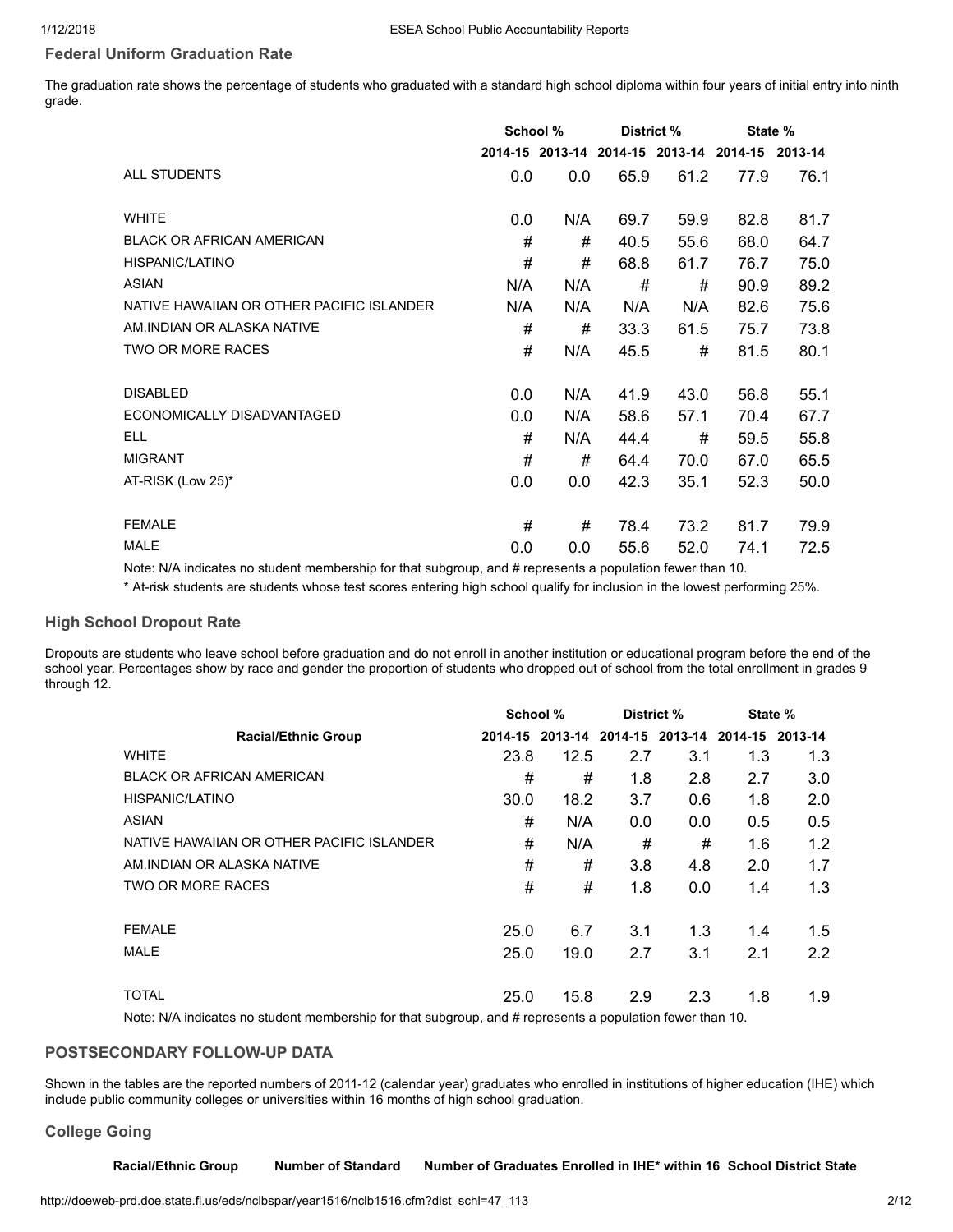| ∠ບ⊥ບ |                                                        |                                 | LOLA OCTION I GDIIC ACCOGNIGDIIIty TropONS         |             |             |             |      |  |  |
|------|--------------------------------------------------------|---------------------------------|----------------------------------------------------|-------------|-------------|-------------|------|--|--|
|      |                                                        | Diplomas Earned in<br>2011-2012 | Months of Earning a Regular High School<br>Diploma |             | %           | %           | %    |  |  |
|      | <b>WHITE</b>                                           | $\#$                            |                                                    | #           | #           | 71          | 75   |  |  |
|      | <b>BLACK OR AFRICAN</b><br><b>AMERICAN</b>             | $\boldsymbol{0}$                |                                                    | $\mathbf 0$ | $\mathbf 0$ | 57          | 74   |  |  |
|      | HISPANIC/LATINO                                        | $\mathbf 0$                     |                                                    | $\mathbf 0$ | $\mathbf 0$ | 69          | 76   |  |  |
|      | <b>ASIAN</b>                                           | $\#$                            |                                                    | $\#$        | $\#$        | $\#$        | 88   |  |  |
|      | AMERICAN INDIAN OR<br><b>ALASKA NATIVE</b>             | $\boldsymbol{0}$                |                                                    | $\mathbf 0$ | 0           | $\#$        | 77   |  |  |
|      | NATIVE HAWAIIAN OR<br>OTHER PACIFIC<br><b>ISLANDER</b> | $\#$                            |                                                    | $\#$        | #           | $\#$        | $\#$ |  |  |
|      | <b>OTHER</b>                                           | $\#$                            |                                                    | #           | #           | $\mathbf 0$ | 75   |  |  |
|      | <b>DISABLED</b>                                        | $\#$                            |                                                    | #           | #           | 47          | 57   |  |  |
|      | <b>ECONOMICALLY</b><br><b>DISADVANTAGED</b>            | $\mathbf 0$                     |                                                    | $\mathbf 0$ | $\mathbf 0$ | 57          | 68   |  |  |
|      | <b>ELL</b>                                             | $\#$                            |                                                    | $\#$        | $\#$        | $\#$        | 70   |  |  |
|      | <b>MIGRANT</b>                                         | $\mathbf 0$                     |                                                    | $\mathbf 0$ | $\mathbf 0$ | 53          | 60   |  |  |
|      | <b>FEMALE</b>                                          | $\mathbf 0$                     |                                                    | $\mathbf 0$ | $\mathbf 0$ | 77          | 79   |  |  |
|      | <b>MALE</b>                                            | $\#$                            |                                                    | $\#$        | #           | 62          | 71   |  |  |
|      | <b>UNKNOWN</b>                                         | $\#$                            |                                                    | $\#$        | $\#$        | $\#$        | $\#$ |  |  |
|      | <b>TOTAL</b>                                           | $\#$                            |                                                    | $\#$        | #           | 70          | 75   |  |  |

Note: N/A indicates no student membership for that subgroup, and # represents a population fewer than 10.

# College Credit-Accumulation

| <b>Racial/Ethnic</b><br>Group                                           | Number of Graduates Enrolled in IHE*<br>a Regular High School Diploma | Number of Those Who Completed at<br>in Florida within 16 Months of Earning Least One Year's Worth of College Credit<br>within Two Years of Enrollment in an IHE* | $\%$ | <b>School District State</b><br>% | $\%$ |
|-------------------------------------------------------------------------|-----------------------------------------------------------------------|------------------------------------------------------------------------------------------------------------------------------------------------------------------|------|-----------------------------------|------|
| <b>WHITE</b>                                                            | 0                                                                     | 0                                                                                                                                                                | N/A  | 50                                | 69   |
| <b>BLACK OR</b><br><b>AFRICAN</b><br><b>AMERICAN</b>                    | #                                                                     | #                                                                                                                                                                | $\#$ | N/A                               | 55   |
| <b>HISPANIC/LATINO</b>                                                  | $\#$                                                                  | #                                                                                                                                                                | #    | 43                                | 64   |
| <b>ASIAN</b>                                                            | #                                                                     | #                                                                                                                                                                | #    | N/A                               | 84   |
| <b>AMERICAN INDIAN</b><br>OR ALASKA<br><b>NATIVE</b>                    | $\#$                                                                  | #                                                                                                                                                                | #    | N/A                               | 68   |
| <b>NATIVE HAWAIIAN</b><br>OR OTHER<br><b>PACIFIC</b><br><b>ISLANDER</b> | #                                                                     | #                                                                                                                                                                | #    | #                                 | #    |
| <b>OTHER</b>                                                            | $\#$                                                                  | #                                                                                                                                                                | #    | N/A                               | 64   |
| <b>DISABLED</b>                                                         | #                                                                     | #                                                                                                                                                                | #    | 50                                | 48   |
| <b>ECONOMICALLY</b><br><b>DISADVANTGED</b>                              | $\pmb{0}$                                                             | $\mathbf{0}$                                                                                                                                                     | N/A  | 31                                | 57   |
| <b>ELL</b>                                                              | $\#$                                                                  | #                                                                                                                                                                | #    | $\#$                              | 64   |
| <b>MIGRANT</b>                                                          | #                                                                     | #                                                                                                                                                                | #    | N/A                               | 61   |
| <b>FEMALE</b>                                                           | 0                                                                     | 0                                                                                                                                                                | N/A  | 49                                | 69   |
| <b>MALE</b>                                                             | 0                                                                     | 0                                                                                                                                                                | N/A  | 45                                | 62   |
| <b>UNKNOWN</b>                                                          | #                                                                     | #                                                                                                                                                                | #    | #                                 | #    |
| <b>TOTAL</b>                                                            | 0                                                                     | 0                                                                                                                                                                | 0    | 48                                | 66   |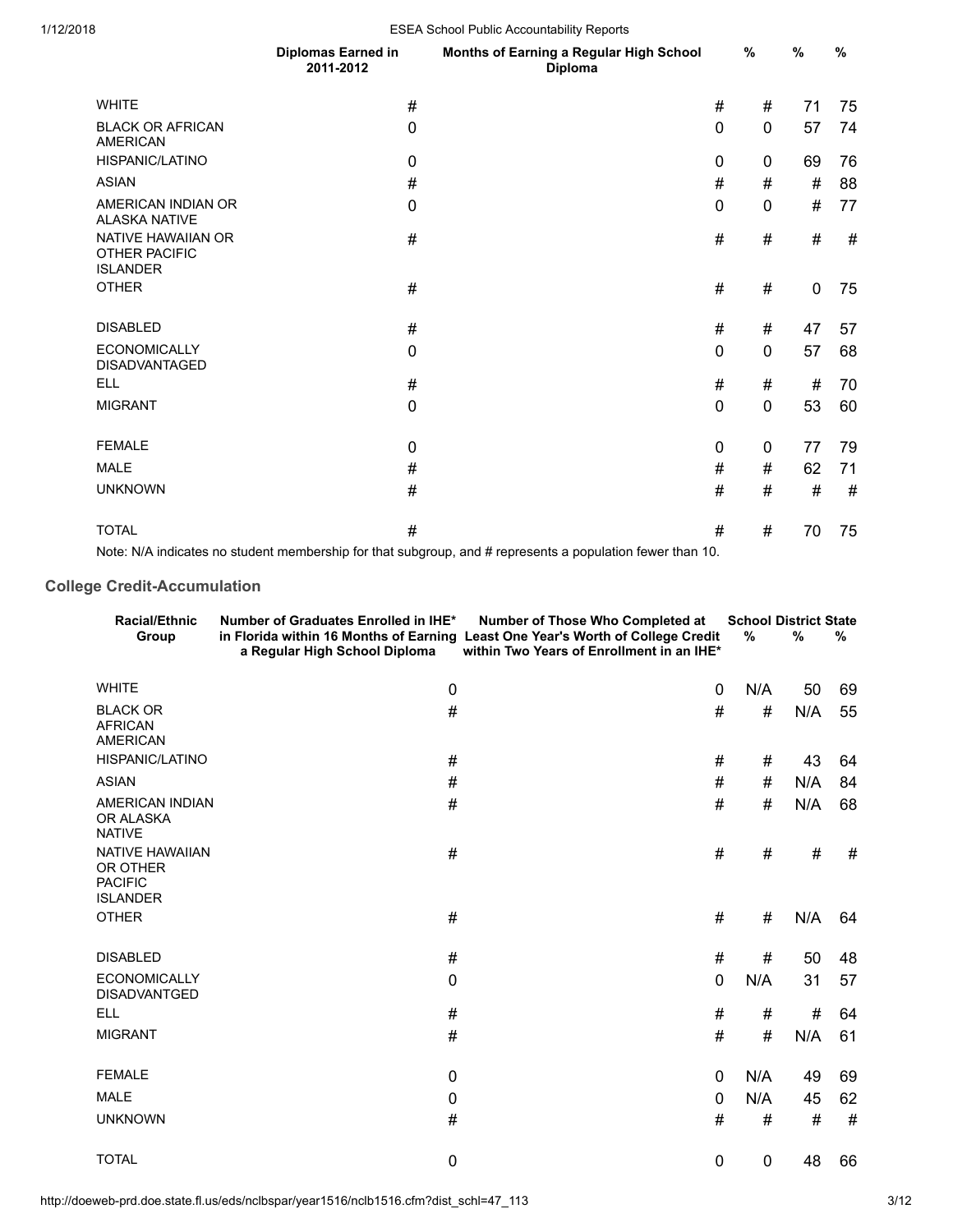Note: N/A indicates no student membership for that subgroup, and # represents a population fewer than 10.

\*Enrollment in an IHE includes students enrolled in any institution of higher education that participates in the National Student Clearinghouse.

# <span id="page-3-0"></span>STUDENT PERFORMANCE

#### Florida Statewide, Standardized Assessments

The Florida Standards Assessments (FSA) measure students' mastery of the Florida Standards and are administered to students in grades 3-10 in English language arts (ELA) and grades 3-8 in mathematics as well as in Algebra 1, Geometry, and Algebra 2. In science, Florida administers the Statewide Science Assessment in grades 5 and 8 and the Biology 1 End-of-Course (EOC) assessment, aligned to the Next Generation Sunshince State Standards (NGSSS).

#### Florida Standards Alternate Assessment (FSAA) for Students with Disabilities

The FSAA is designed for students whose participation in the general statewide assessment (FSA, Statewide Science Assement and EOCs) is not appropriate, even with accommodations. The FSAA measures student academic performance on the Florida Standards Access Points (FS-AP) in language arts (reading, writing), mathematics and science. In these subject areas, it is administered in grades 3-10 in ELA, grades 3-8 in Mathematics, Algerbra 1, Geometry, grades 5 and 8 in Science and Biology 1. The FSAA was administered for the first time in 2015-16. It replaces the Florida Alternate Assessment (FAA), which measured the Next Generation Sunshine State Standards Access Points (NGSSS-AP) in language arts (reading, writing), mathematics and science.

#### Accountability Assessment Results by Subject

Assessment results in the following tables reflect scores on FSA or NGSSS assessments. For mathematics and science, results include EOC assessment results, as applicable. Results show satisfactory attainment for students who were in attendance during both semesters of the school year.

#### English Language Arts, Mathematics and Science Assessments

On the FSA, students can attain one of five possible achievement levels, ranging from Level 1 (lowest) to Level 5 (highest), with scores at Level 3 or higher designated as satisfactory. Standard setting for the Florida Standards Alternate Assessment will occur in Spring 2017 when the number of achievement levels will be set.

|                                                     | School %                  |                                | District %                |                       | State %                   |                       |
|-----------------------------------------------------|---------------------------|--------------------------------|---------------------------|-----------------------|---------------------------|-----------------------|
|                                                     | 2015-16<br><b>Results</b> | $\frac{0}{0}$<br><b>Tested</b> | 2015-16<br><b>Results</b> | $\%$<br><b>Tested</b> | 2015-16<br><b>Results</b> | $\%$<br><b>Tested</b> |
| <b>ALL STUDENTS</b>                                 | 4                         | 91                             | 39                        | 99                    | 53                        | 99                    |
| <b>WHITE</b>                                        | 8                         | 90                             | 45                        | 98                    | 64                        | 99                    |
| <b>BLACK OR AFRICAN AMERICAN</b>                    | N                         | 100                            | 26                        | 98                    | 34                        | 99                    |
| HISPANIC/LATINO                                     | N                         | 92                             | 35                        | 99                    | 51                        | 99                    |
| <b>ASIAN</b>                                        | N                         | N                              | 89                        | 100                   | 78                        | 100                   |
| NATIVE HAWAIIAN OR OTHER PACIFIC<br><b>ISLANDER</b> | N                         | N                              | N                         | N                     | N                         | N                     |
| AMERICAN INDIAN OR ALASKA NATIVE                    | N                         | N                              | 18                        | 98                    | 51                        | 99                    |
| TWO OR MORE RACES                                   | N                         | N                              | 36                        | 99                    | 58                        | 99                    |
| <b>DISABLED</b>                                     | 5                         | 94                             | 16                        | 98                    | 19                        | 98                    |
| ECONOMICALLY DISADVANTAGED                          | 4                         | 91                             | 35                        | 99                    | 42                        | 99                    |
| $ELL**$                                             | N                         | N                              | 28                        | 100                   | 29                        | 99                    |
| <b>MIGRANT</b>                                      | N                         | N                              | 34                        | 99                    | 30                        | 99                    |
| LOWEST 25%                                          |                           |                                |                           |                       |                           |                       |
| <b>FEMALE</b>                                       | N                         | 100                            | 44                        | 99                    | 58                        | 99                    |
| <b>MALE</b>                                         | 5                         | 89                             | 35                        | 98                    | 49                        | 99                    |

#### English Language Arts Assessment Results (FSA and FSAA)\* Percent of Students Scoring Satisfactory and Above

An "N" indicates no test results were reported.

\*The 2015-16 FSAA does not have results yet as the standards have not been set. FSAA may be included on percent tested.

\*\*Includes English language learners currently enrolled in ESOL programs and English language learners who have exited ESOL within two years.

# Mathematics Assessment Results (FSA, EOCs and FSAA)\* Percent of Students Scoring Satisfactory and Above

School % District % State %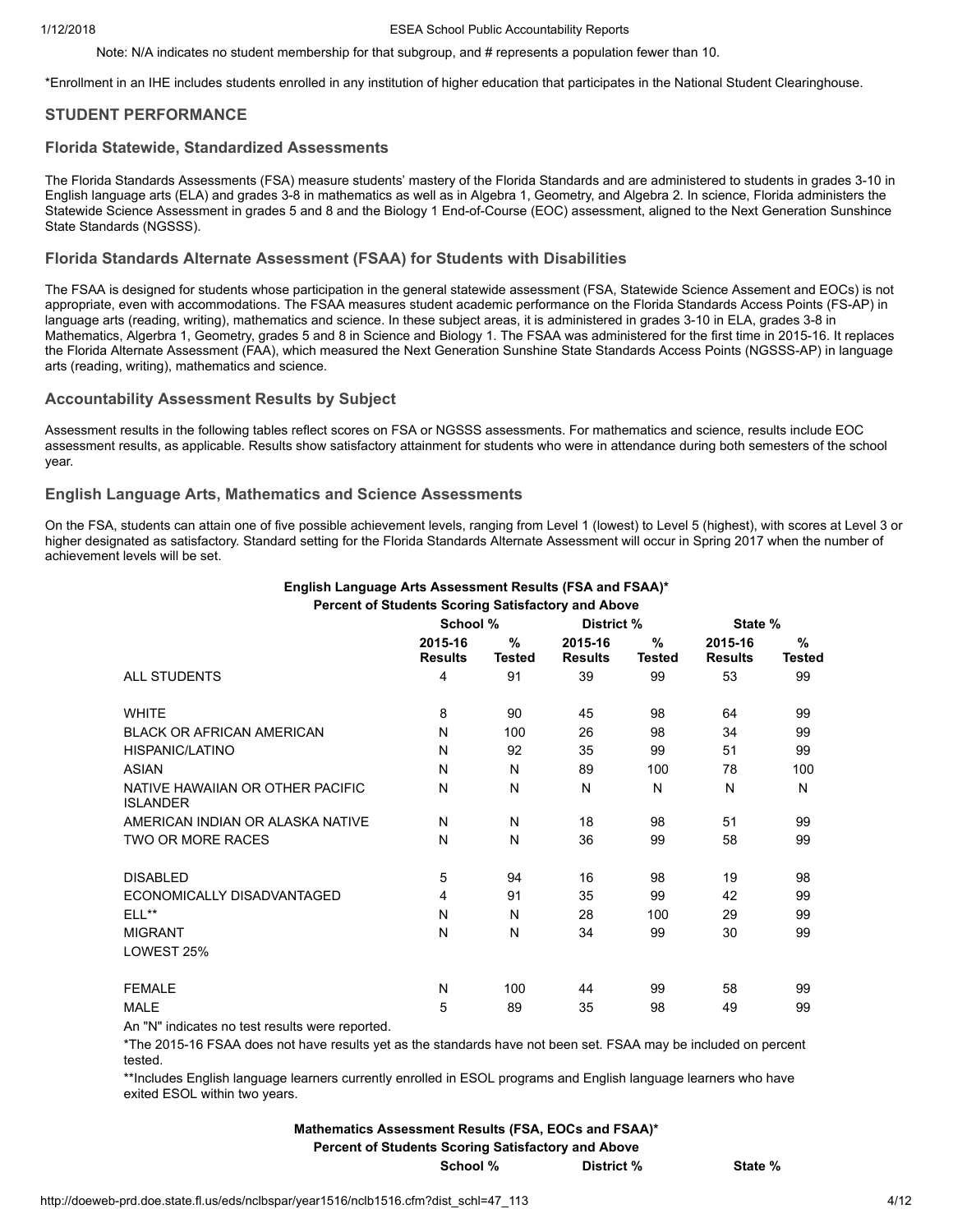|                                                     | %<br>2015-16<br><b>Results</b><br><b>Tested</b> |     | 2015-16<br><b>Results</b> | %<br><b>Tested</b> | $\frac{9}{6}$<br><b>Tested</b> |    |
|-----------------------------------------------------|-------------------------------------------------|-----|---------------------------|--------------------|--------------------------------|----|
| <b>ALL STUDENTS</b>                                 | 8                                               | 84  | 45                        | 97                 | 54                             | 98 |
| <b>WHITE</b>                                        | 17                                              | 84  | 50                        | 97                 | 65                             | 98 |
| <b>BLACK OR AFRICAN AMERICAN</b>                    | N                                               | 90  | 31                        | 97                 | 35                             | 97 |
| HISPANIC/LATINO                                     | N                                               | 83  | 43                        | 98                 | 51                             | 98 |
| <b>ASIAN</b>                                        | N                                               | N   | 89                        | 97                 | 81                             | 99 |
| NATIVE HAWAIIAN OR OTHER PACIFIC<br><b>ISLANDER</b> | N                                               | N   | N                         | N                  | N                              | N  |
| AMERICAN INDIAN OR ALASKA NATIVE                    | N                                               | N   | 14                        | 93                 | 54                             | 97 |
| TWO OR MORE RACES                                   | N                                               | N   | 40                        | 97                 | 58                             | 98 |
| <b>DISABLED</b>                                     | 6                                               | 88  | 20                        | 97                 | 25                             | 96 |
| ECONOMICALLY DISADVANTAGED                          | 8                                               | 83  | 43                        | 97                 | 44                             | 98 |
| $ELL***$                                            | N                                               | N   | 49                        | 99                 | 38                             | 98 |
| <b>MIGRANT</b>                                      | N                                               | N   | 43                        | 98                 | 39                             | 98 |
| LOWEST 25%                                          |                                                 |     |                           |                    |                                |    |
| <b>FEMALE</b>                                       | N                                               | 100 | 46                        | 98                 | 55                             | 98 |
| <b>MALE</b>                                         | 5                                               | 80  | 45                        | 97                 | 54                             | 97 |

An "N" indicates no test results were reported.

\*The 2015-16 FSAA does not have results yet as the standards have not been set. FSAA may be included on percent tested.

\*\*Includes English language learners currently enrolled in ESOL programs and English language learners who have exited ESOL within two years.

> Science Assessment Results (Statewide Science Assessment, EOC and FSAA) \* Percent of Students Scoring Satisfactory and Above

|                                                     | School %                  |                                | District %                |                       | State %                   |                       |  |
|-----------------------------------------------------|---------------------------|--------------------------------|---------------------------|-----------------------|---------------------------|-----------------------|--|
|                                                     | 2015-16<br><b>Results</b> | $\frac{9}{6}$<br><b>Tested</b> | 2015-16<br><b>Results</b> | $\%$<br><b>Tested</b> | 2015-16<br><b>Results</b> | $\%$<br><b>Tested</b> |  |
| <b>ALL STUDENTS</b>                                 | N                         | 80                             | 43                        | 97                    | 56                        | 98                    |  |
| <b>WHITE</b>                                        | N                         | N                              | 52                        | 97                    | 68                        | 98                    |  |
| <b>BLACK OR AFRICAN AMERICAN</b>                    | N                         | N                              | 21                        | 94                    | 36                        | 97                    |  |
| HISPANIC/LATINO                                     | N                         | N                              | 37                        | 97                    | 52                        | 98                    |  |
| <b>ASIAN</b>                                        | N                         | N                              | 82                        | 92                    | 79                        | 99                    |  |
| NATIVE HAWAIIAN OR OTHER PACIFIC<br><b>ISLANDER</b> | N                         | N                              | N                         | N                     | N                         | N                     |  |
| AMERICAN INDIAN OR ALASKA NATIVE                    | N                         | N                              | 9                         | 92                    | 54                        | 97                    |  |
| <b>TWO OR MORE RACES</b>                            | N                         | N                              | 41                        | 100                   | 61                        | 98                    |  |
| <b>DISABLED</b>                                     | N                         | N                              | 17                        | 97                    | 24                        | 95                    |  |
| ECONOMICALLY DISADVANTAGED                          | N                         | 83                             | 39                        | 97                    | 45                        | 97                    |  |
| <b>ELL</b>                                          | N                         | N                              | 17                        | 97                    | 24                        | 98                    |  |
| <b>MIGRANT</b>                                      | N                         | N                              | 29                        | 98                    | 35                        | 97                    |  |
| LOWEST 25%                                          |                           |                                |                           |                       |                           |                       |  |
| <b>FEMALE</b>                                       | N                         | N                              | 44                        | 97                    | 56                        | 98                    |  |
| <b>MALE</b>                                         | N                         | 77                             | 42                        | 97                    | 57                        | 97                    |  |

An "N" indicates no test results were reported.

\*The 2015-16 FSAA does not have results yet as the standards have not been set. FSAA may be included on percent tested.

Assessment Results by Grade: Percent Scoring Satisfactory or Above (FSA and EOCs) \*

|               | <b>ELA</b> | <b>Math</b> |  |  |  |  |
|---------------|------------|-------------|--|--|--|--|
| <b>School</b> | 2015-16    | 2015-16     |  |  |  |  |
| Grade 3       | 888        | 888         |  |  |  |  |
| Grade 4       | 888        | 888         |  |  |  |  |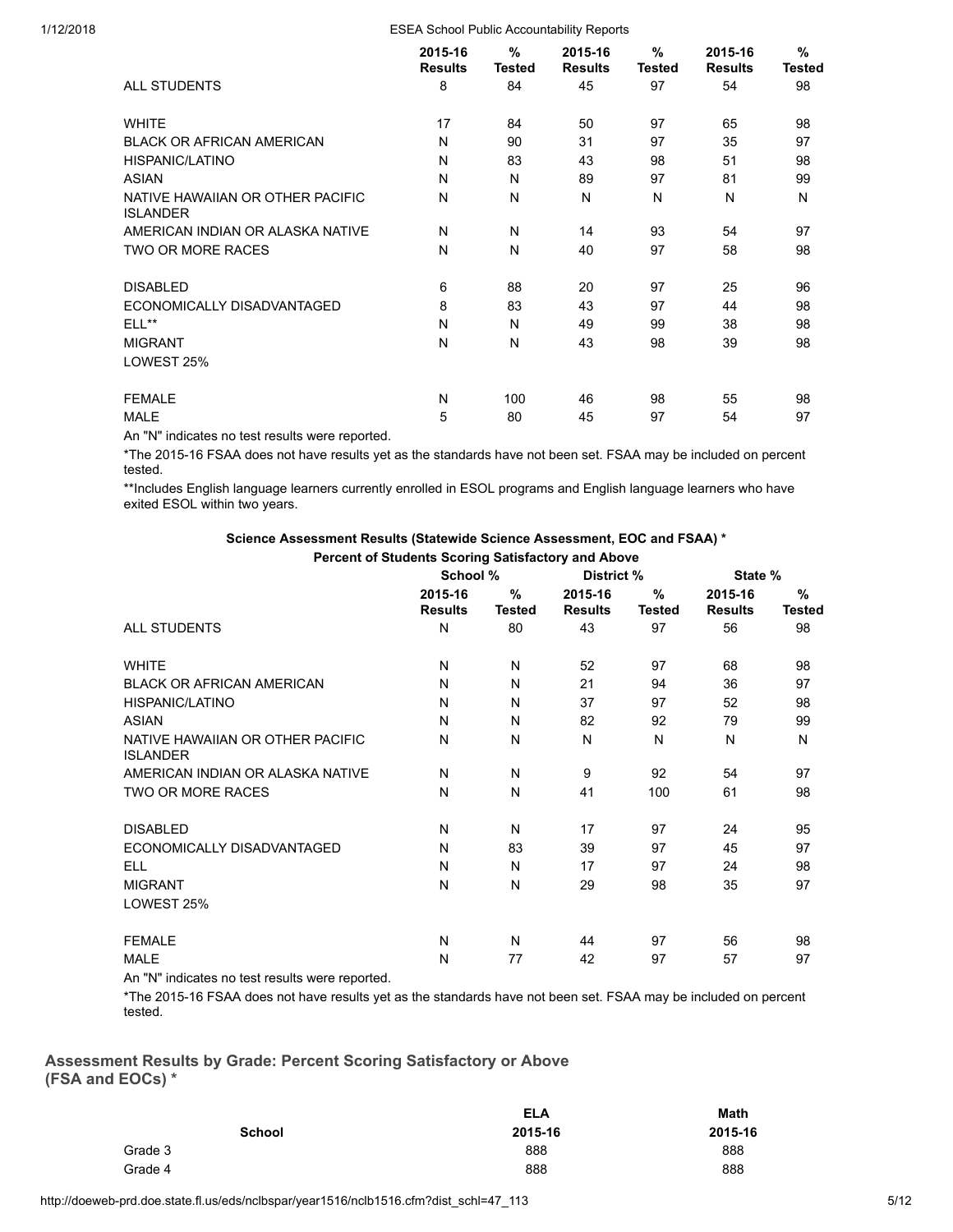| 1/12/2018 |
|-----------|
|-----------|

| Grade 5  |                     | 888        | 888         |
|----------|---------------------|------------|-------------|
| Grade 6  |                     | 888        | 888         |
| Grade 7  |                     | 888        | 888         |
| Grade 8  |                     | 888        | 888         |
| Grade 9  |                     | 888        | <b>NA</b>   |
| Grade 10 |                     | 888        | <b>NA</b>   |
| HS       |                     | <b>NA</b>  | 888         |
|          |                     | <b>ELA</b> | <b>Math</b> |
|          | <b>District</b>     | 2015-16    | 2015-16     |
| Grade 3  |                     | 44         | 62          |
| Grade 4  |                     | 47         | 58          |
| Grade 5  |                     | 33         | 44          |
| Grade 6  |                     | 38         | 45          |
| Grade 7  |                     | 34         | 48          |
| Grade 8  |                     | 45         | 63          |
| Grade 9  |                     | 37         | <b>NA</b>   |
| Grade 10 |                     | 35         | <b>NA</b>   |
| HS       |                     | <b>NA</b>  | 25          |
|          |                     | <b>ELA</b> | Math        |
|          | <b>State Totals</b> | 2015-16    | 2015-16     |
| Grade 3  |                     | 56         | 62          |
| Grade 4  |                     | 53         | 60          |
| Grade 5  |                     | 53         | 57          |
| Grade 6  |                     | 53         | 52          |
| Grade 7  |                     | 50         | 57          |
| Grade 8  |                     | 58         | 62          |
| Grade 9  |                     | 53         | <b>NA</b>   |
| Grade 10 |                     | 50         | <b>NA</b>   |
| HS       |                     | <b>NA</b>  | 42          |

FSA is only administered to Grades 3-8 for Math.

\*The 2015-16 FSAA does not have results yet as the standards have not been set. FSAA may be included on percent tested.

#### Percentage of Students Scoring at Each Statewide Assesment Achievement Level, 2015-16

|                                            | <b>SCIENCE &amp; BIOLOGY 1 EOC</b> |    |             |    |                     |  |  |              |   |                |                |         |  |                |
|--------------------------------------------|------------------------------------|----|-------------|----|---------------------|--|--|--------------|---|----------------|----------------|---------|--|----------------|
|                                            |                                    |    | School %    |    |                     |  |  | District %   |   |                |                | State % |  |                |
| <b>ALL GRADES</b>                          | L1                                 |    | L2 L3 L4 L5 |    |                     |  |  |              |   | L1 L2 L3 L4 L5 | L1 L2 L3 L4 L5 |         |  |                |
| ALL STUDENTS                               | 47                                 | 40 | #           | 7  | 7                   |  |  | 26 32 25 8 8 |   |                | 19 27 29 12 13 |         |  |                |
| <b>WHITE</b>                               | 40                                 | 40 | #           | 10 | 10                  |  |  |              |   | 22 28 27 11 12 | 11 22 32 16 19 |         |  |                |
| <b>BLACK OR AFRICAN AMERICAN</b>           | #                                  | #  | #           | #  | #                   |  |  | 41 41 16 # 2 |   |                | 31 34 24 7 4   |         |  |                |
| HISPANIC/LATINO                            | #                                  | #  | #           | #  | #                   |  |  | 28 36 25 7 4 |   |                | 22 29 28 11 10 |         |  |                |
| ASIAN                                      |                                    |    |             |    | N/A N/A N/A N/A N/A |  |  |              |   | 8 17 25 17 33  | 7 16 27 18 31  |         |  |                |
| NATIVE HAWAIIAN OR OTHER PACIFIC ISLANDER* |                                    |    |             |    | N/A N/A N/A N/A N/A |  |  | 27 64 #      | 9 | #              | 20 30 28 12 11 |         |  |                |
| AMERICAN INDIAN OR ALASKA NATIVE           |                                    |    |             |    | N/A N/A N/A N/A N/A |  |  | # # # #      |   | #              | 20 28 29 12 11 |         |  |                |
| TWO OR MORE RACES                          |                                    |    |             |    | N/A N/A N/A N/A N/A |  |  |              |   | 34 23 17 9 17  | 15 25 31 14 16 |         |  |                |
| <b>DISABLED</b>                            | #                                  | #  | #           | #  | #                   |  |  | 52 31 13 2 2 |   |                | 46 31 16 4 3   |         |  |                |
| ECO. DISADVANTAGED                         | 46                                 | 46 | #           | 8  | #                   |  |  | 28 34 25 7 6 |   |                | 25 31 27 9     |         |  | $\overline{7}$ |
| ELL**                                      | #                                  | #  | #           | #  | #                   |  |  | 42 43 13 2 # |   |                | 46 32 16 4 2   |         |  |                |
| MIGRANT*                                   | #                                  | #  | #           | #  | #                   |  |  | 35 39 20 2 5 |   |                | 34 34 21 5 5   |         |  |                |
| <b>FEMALE</b>                              | #                                  | #  | #           | #  | #                   |  |  | 25 33 26 9   |   | -8             | 18 28 30 12 12 |         |  |                |
| <b>MALE</b>                                | 50                                 | 33 | #           | 8  | 8                   |  |  | 28 32 24 8   |   | 8              | 20 25 28 13 14 |         |  |                |

Note: A (#) indicates a subgroup population fewer than ten. N/A indicates zero students in the subgroup. \*Indicates subgroups not included as separate sub-populations in reporting Annual Measurable Objectives (AMOs) for ESEA compliance.

\*\*Students enrolled in ESOL in the current year.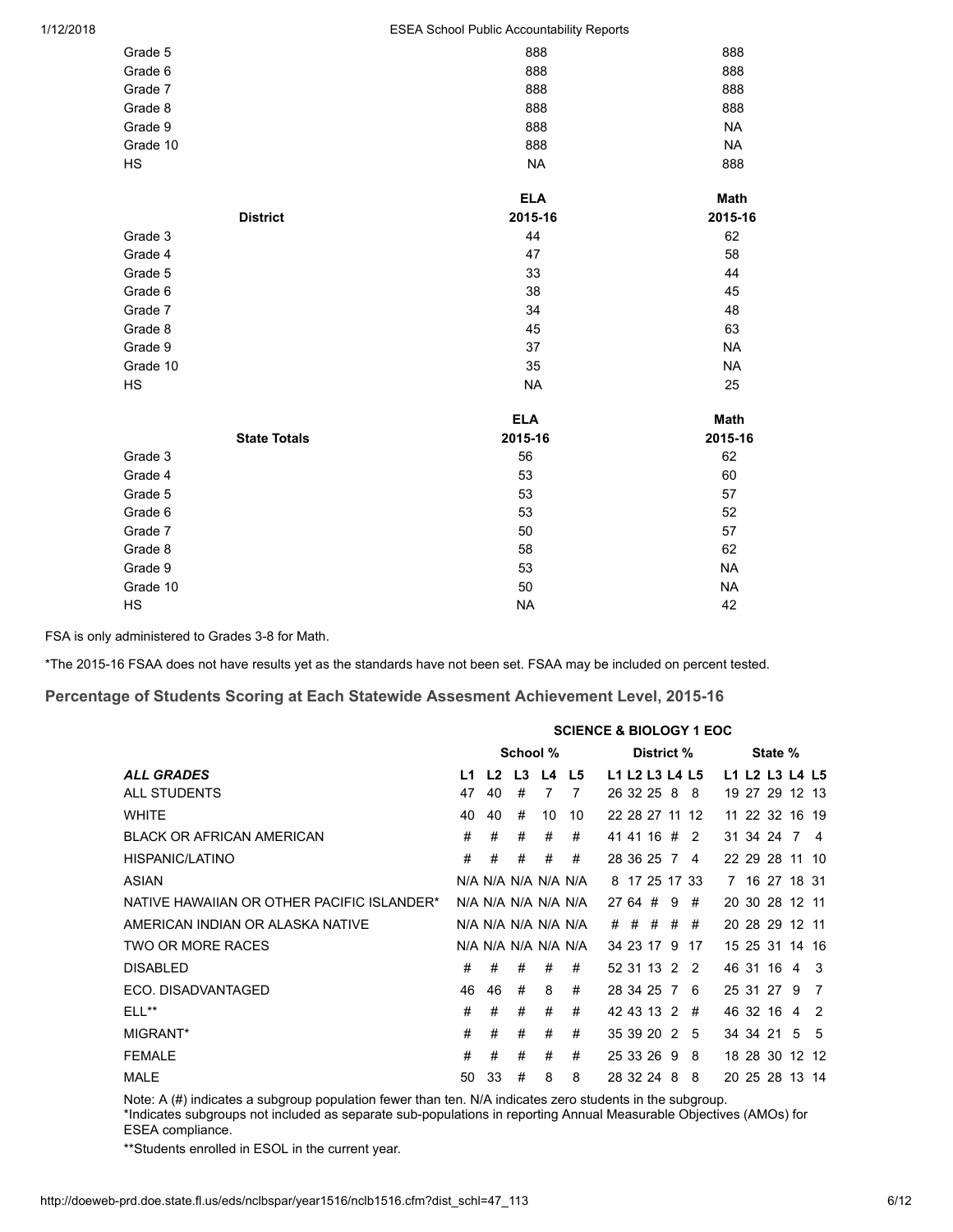|                                            | <b>FSA English Language Arts</b> |                |          |    |                     |    |       |         |                |   |  |            |                |                |
|--------------------------------------------|----------------------------------|----------------|----------|----|---------------------|----|-------|---------|----------------|---|--|------------|----------------|----------------|
|                                            |                                  |                | School % |    |                     |    |       |         | District %     |   |  | State %    |                |                |
| <b>ALL GRADES</b>                          | L1                               | L <sub>2</sub> | L3       | L4 | L5                  |    |       |         | L1 L2 L3 L4 L5 |   |  |            | L1 L2 L3 L4 L5 |                |
| <b>ALL STUDENTS</b>                        | 69                               | 22             | 4        | 4  | #                   |    |       |         | 33 30 20 13 4  |   |  |            | 25 25 24 19 9  |                |
| <b>WHITE</b>                               | 64                               | 23             | 5        | 9  | #                   |    |       |         | 29 28 22 16 6  |   |  |            | 16 22 26 24 12 |                |
| <b>BLACK OR AFRICAN AMERICAN</b>           | #                                | #              | #        | #  | #                   |    |       |         | 52 28 12 6 2   |   |  |            | 38 29 20 10 3  |                |
| HISPANIC/LATINO                            | 60                               | 30             | 10       | #  | #                   |    |       |         | 33 34 19 11 3  |   |  |            | 28 25 23 17 7  |                |
| <b>ASIAN</b>                               |                                  |                |          |    | N/A N/A N/A N/A N/A | 21 |       |         | 6 18 39 15     |   |  |            | 11 15 22 28 23 |                |
| NATIVE HAWAIIAN OR OTHER PACIFIC ISLANDER* |                                  |                |          |    | N/A N/A N/A N/A N/A |    |       | 51 31 8 | 5              | 5 |  |            | 28 25 23 17 7  |                |
| AMERICAN INDIAN OR ALASKA NATIVE           |                                  |                |          |    | N/A N/A N/A N/A N/A |    | $#$ # | #       | #              | # |  |            | 22 25 25 19 8  |                |
| TWO OR MORE RACES*                         | #                                | #              | #        | #  | #                   |    |       |         | 37 28 17 13 4  |   |  |            | 19 25 25 21 10 |                |
| <b>DISABLED</b>                            | 77                               | 15             | 4        | 4  | #                   |    |       |         | 64 22 10 4     | # |  | 58 24 12 5 |                | - 1            |
| ECO. DISADVANTAGED                         | 68                               | 24             | 5        | 2  | #                   |    |       |         | 36 32 19 11 2  |   |  |            | 32 28 22 13 4  |                |
| ELL**                                      | #                                | #              | #        | #  | #                   |    |       |         | 38 35 18 8 1   |   |  |            | 49 26 16 7 2   |                |
| MIGRANT*                                   | #                                | #              | #        | #  | #                   |    |       |         | 37 32 18 10 2  |   |  | 43 30 18 8 |                | $\overline{2}$ |
| <b>FEMALE*</b>                             | 67                               | 33             | #        | #  | #                   |    |       |         | 27 32 21 14 6  |   |  |            | 20 24 25 20 10 |                |
| MALE*                                      | 70                               | 18             | 6        | 6  | #                   |    |       |         | 39 29 18 12 3  |   |  |            | 29 25 23 17 7  |                |

Note: A (#) indicates a subgroup population fewer than ten. N/A indicates zero students in the subgroup. \*Indicates subgroups not included as separate sub-populations in reporting Annual Measurable Objectives (AMOs) for ESEA compliance.

\*\*Students enrolled in ESOL in the current year.

|                                            |     |    |                |   |                     | <b>FSA MATH and EOCs</b> |         |       |                |   |  |            |                |     |
|--------------------------------------------|-----|----|----------------|---|---------------------|--------------------------|---------|-------|----------------|---|--|------------|----------------|-----|
|                                            |     |    | School %       |   |                     |                          |         |       | District %     |   |  | State %    |                |     |
| <b>ALL GRADES</b>                          | I 1 |    | $L2$ $L3$ $L4$ |   | L <sub>5</sub>      |                          |         |       | L1 L2 L3 L4 L5 |   |  |            | L1 L2 L3 L4 L5 |     |
| ALL STUDENTS                               | 64  | 23 | -14            | # | #                   |                          |         |       | 36 20 24 14 6  |   |  |            | 28 20 26 16 10 |     |
| <b>WHITE</b>                               | 50  | 36 | 14             | # | #                   |                          |         |       | 32 19 25 17 7  |   |  |            | 18 18 29 21 14 |     |
| <b>BLACK OR AFRICAN AMERICAN</b>           | #   | #  | #              | # | #                   |                          |         |       | 51 22 18 7 1   |   |  | 43 23 22 9 |                | - 3 |
| HISPANIC/LATINO                            | 80  | 10 | 10             | # | #                   |                          |         |       | 37 21 25 12 5  |   |  |            | 31 21 26 15 8  |     |
| <b>ASIAN</b>                               |     |    |                |   | N/A N/A N/A N/A N/A |                          |         |       | 18 9 24 21 29  |   |  |            | 10 11 23 24 32 |     |
| NATIVE HAWAIIAN OR OTHER PACIFIC ISLANDER* |     |    |                |   | N/A N/A N/A N/A N/A |                          | 70 19 9 |       | #              | 2 |  |            | 29 20 27 15 9  |     |
| AMERICAN INDIAN OR ALASKA NATIVE           |     |    |                |   | N/A N/A N/A N/A N/A |                          |         | # # # | #              | # |  |            | 24 19 27 18 11 |     |
| TWO OR MORE RACES*                         | #   | #  | #              | # | #                   |                          |         |       | 43 17 18 16 6  |   |  |            | 23 20 28 18 12 |     |
| <b>DISABLED</b>                            | 79  | 17 | 4              | # | #                   |                          |         |       | 63 19 12 5 1   |   |  |            | 57 19 15 6 3   |     |
| ECO. DISADVANTAGED                         | 70  | 20 | 10             | # | #                   |                          |         |       | 38 21 24 13 5  |   |  |            | 35 22 25 12 5  |     |
| $ELL**$                                    | #   | #  | #              | # | #                   |                          |         |       | 33 21 26 14 5  |   |  |            | 44 21 21 10 4  |     |
| <b>MIGRANT</b>                             | #   | #  | #              | # | #                   |                          |         |       | 40 20 24 11 5  |   |  |            | 39 24 23 10 4  |     |
| <b>FEMALE</b>                              | 55  | 27 | 18             | # | #                   |                          |         |       | 34 21 24 14 6  |   |  |            | 27 20 27 16 10 |     |
| <b>MALE</b>                                | 67  | 21 | 12             | # | #                   |                          |         |       | 38 19 23 14 6  |   |  |            | 29 19 25 16 11 |     |

Note: A (#) indicates a subgroup population fewer than ten. N/A indicates zero students in the subgroup. \*Indicates subgroups not included as separate sub-populations in reporting Annual Measurable Objectives (AMOs) for ESEA compliance.

\*\*Students enrolled in ESOL in the current year.

# Recently Arrived English Language Learners (ELLs)

Florida students in ESOL programs who have been in the U.S. less than one year are required to be tested on the Assessing Comprehension and Communication in English state-to-state for English Language Learners 2.0 (ACCESS for ELL 2.0) as well as on a state mathematics assessment, but may be exempt for up to one administration of the FSA ELA (writing and reading). These students' test scores are not included in the current year's proficiency calculations for math and reading as a flexibility provision approved for Florida by the U.S. Department of Education. The ESEA SPAR chart shows the number of recently arrived ELL students who are not included in the mathematics and reading proficiency calculations for accountability purposes.

| FL L | <b>School</b> | <b>District</b> | <b>State</b> |
|------|---------------|-----------------|--------------|
|      |               |                 |              |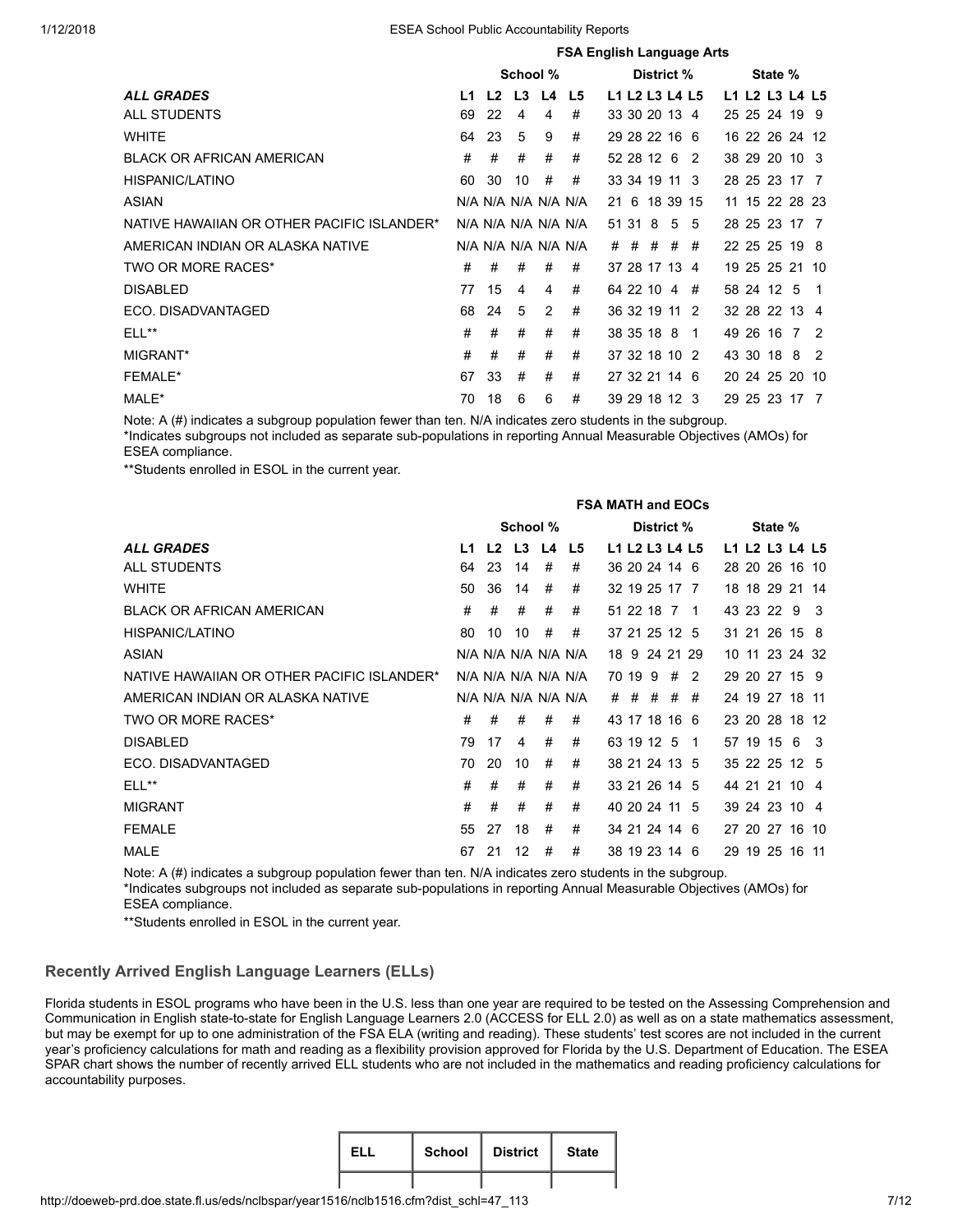| Reading | 23                                          | 24,596 |
|---------|---------------------------------------------|--------|
| Math    | 23                                          | 24,137 |
|         | *Cell sizes smaller than 10 are suppressed. |        |

# <span id="page-7-0"></span>National Assessment of Educational Progress (NAEP)

Below are the 2015 NAEP state results for grades 4 and 8 in reading and mathematics. Main NAEP, conducted at the state and national level, occurs every two years in reading and mathematics, every four years in science, and periodically in writing. A representative sample of the student population participates, and each student takes only a portion of the assessment. Results are then assembled to form projected state and national scores, based on aggregated student results. NAEP does not provide school- or student-level results.

# 1. Scale Scores

A scale score is derived from an averaging of scores of student responses to NAEP assessment items on a 0—500 point scale. Scale scores summarize the overall level of performance attained by a group of students. (NAEP does not produce scale scores for individual students.) When used in conjunction with interpretive aids, such as item maps, scale scores provide information about what a particular aggregate of students in the population knows and can do.

# 2. Achievement Level

Achievement levels are based on scale scores and define the degree to which student performance meets expectations of what students should know and be able to do. The achievement levels are **Basic, Proficient, and Advanced**. Below Basic is also reported but not considered to be an achievement level.

The following chart provides an approximate camparison of NAEP & FSA achievement levels:

| <b>FSA Achievement</b><br>Levels | <b>NAEP Achievement</b><br><b>Standards</b> |
|----------------------------------|---------------------------------------------|
| 5                                | Advanced                                    |
|                                  | Proficient                                  |
| $2 - 3$                          | Basic                                       |
|                                  | <b>Below Basic</b>                          |

# NAEP Participation Rates for Required Subgroups

The chart below shows, for the sample of Florida schools selected to take the grade 4 and grade 8 math and reading assessments, the percentage of Students with Disabilities (SWDs) and English language learners (ELLs) in the tested grades who were tested on each assessment. The goal established by the National Assessment Governing Board (NAGB) is 85% inclusion.

NAEP 2015 - Inclusion Rates

Additional information is provided on the NAEP website at <http://www.nces.ed.gov/nationsreportcard/>or on the FLDOE website at [http://www.fldoe.org/accountability/assessments/national-international-assessments/.](http://www.fldoe.org/asp/naep/)

|                   |               |     |                                       | MATH<br>Grade 04 |               | <b>MATH</b><br>Grade 08 |    | <b>READING</b><br>Grade 04 |                                                                                                          | <b>READING</b><br>Grade 08 |            |                      |    |
|-------------------|---------------|-----|---------------------------------------|------------------|---------------|-------------------------|----|----------------------------|----------------------------------------------------------------------------------------------------------|----------------------------|------------|----------------------|----|
|                   |               |     |                                       |                  |               |                         |    |                            | Florida Nation Florida Nation Florida Nation Florida Nation                                              |                            |            |                      |    |
|                   |               | SWD | 91                                    | 89               | 89            | 90                      | 93 | 87                         | 86                                                                                                       | 87                         |            |                      |    |
|                   |               | ELL | 91                                    | 95               | 86            | 93                      | 90 | 93                         | 73                                                                                                       | 90                         |            |                      |    |
|                   |               |     |                                       |                  |               | <b>NAEP Math</b>        |    |                            | 2015 - State Level Results                                                                               |                            |            |                      |    |
|                   | % of Students |     | <b>Average Scale</b><br><b>Scores</b> |                  | % Below Basic |                         |    | % Basic                    | % Proficient                                                                                             |                            | % Advanced | % Basic and<br>Above |    |
| <b>GRADE 04</b>   |               |     |                                       |                  |               |                         |    |                            | Florida Nation Florida Nation Florida Nation Florida Nation Florida Nation Florida Nation Florida Nation |                            |            |                      |    |
| ALL STUDENTS<br>÷ | N/A           | N/A | 243                                   | 240              | 15            | 19                      | 36 | 35                         | 35                                                                                                       | 32                         | 7          | 85                   | 81 |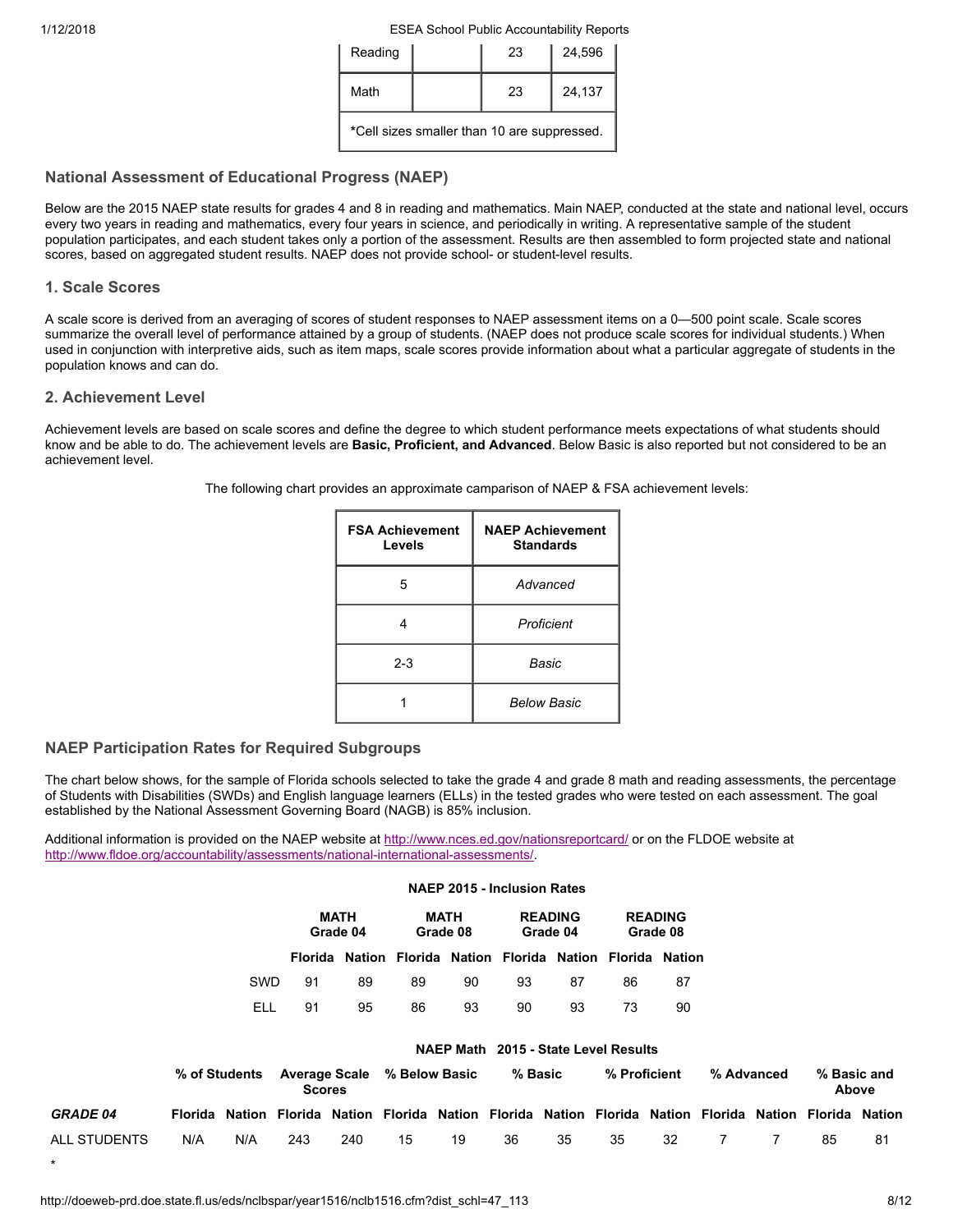| 1/12/2018                                            |    |    |     |     |    | <b>ESEA School Public Accountability Reports</b> |    |    |    |    |    |    |    |    |
|------------------------------------------------------|----|----|-----|-----|----|--------------------------------------------------|----|----|----|----|----|----|----|----|
| <b>WHITE</b>                                         | 43 | 49 | 251 | 248 |    | 10                                               | 28 | 29 | 43 | 41 | 11 | 10 | 93 | 90 |
| <b>BLACK</b>                                         | 21 | 15 | 228 | 224 | 29 | 35                                               | 49 | 45 | 20 | 18 |    |    | 71 | 65 |
| <b>HISPANIC</b>                                      | 29 | 26 | 240 | 230 | 16 | 27                                               | 41 | 44 | 33 | 23 | 5  | 3  | 84 | 73 |
| <b>DISABLED</b>                                      | 16 | 13 | 228 | 217 | 30 | 46                                               | 44 | 36 | 20 | 14 | 3  | 2  | 70 | 54 |
| ECO.<br><b>DISADVANTAGED</b>                         | 61 | 55 | 235 | 229 | 20 | 28                                               | 46 | 46 | 28 | 22 | 3  | 2  | 80 | 72 |
| ELL                                                  | 9  | 11 | 220 | 218 | 38 | 43                                               | 48 | 41 | 12 | 14 |    |    | 62 | 57 |
| *Agian and Indian oubaroung ware too amall to report |    |    |     |     |    |                                                  |    |    |    |    |    |    |    |    |

\*Asian and Indian subgroups were too small to report.

|                              |         |               |                                       |        |         | <b>NAEP Math</b> |         |    | 2015 - State Level Results                          |    |   |                |                       |    |
|------------------------------|---------|---------------|---------------------------------------|--------|---------|------------------|---------|----|-----------------------------------------------------|----|---|----------------|-----------------------|----|
|                              |         | % of Students | <b>Average Scale</b><br><b>Scores</b> |        |         | % Below Basic    | % Basic |    | % Proficient                                        |    |   | % Advanced     | % Basic and<br>Above  |    |
| <b>GRADE 08</b>              | Florida |               | <b>Nation Florida</b>                 | Nation | Florida |                  |         |    | Nation Florida Nation Florida Nation Florida Nation |    |   |                | <b>Florida Nation</b> |    |
| <b>ALL STUDENTS</b>          | N/A     | N/A           | 275                                   | 281    | 36      | 30               | 33      | 30 | 21                                                  | 24 | 5 | 8              | 64                    | 70 |
| $\star$                      |         |               |                                       |        |         |                  |         |    |                                                     |    |   |                |                       |    |
| <b>WHITE</b>                 | 41      | 51            | 285                                   | 291    | 25      | 19               | 27      | 29 | 28                                                  | 33 | 8 | 10             | 75                    | 81 |
| <b>BLACK</b>                 | 23      | 15            | 258                                   | 260    | 55      | 53               | 33      | 34 | 10                                                  | 11 |   | 1              | 45                    | 47 |
| <b>HISPANIC</b>              | 31      | 25            | 272                                   | 269    | 39      | 40               | 35      | 38 | 18                                                  | 16 | 4 | 3              | 61                    | 60 |
| <b>DISABLED</b>              | 13      | 12            | 249                                   | 246    | 68      | 68               | 25      | 23 | 5                                                   | 7  |   | 1              | 32                    | 32 |
| ECO.<br><b>DISADVANTAGED</b> | 63      | 52            | 266                                   | 268    | 45      | 42               | 37      | 38 | 14                                                  | 16 | 2 | $\overline{2}$ | 56                    | 58 |
| ELL                          | 6       | 6             | 240                                   | 246    | 77      | 69               | 19      | 25 | 4                                                   | 4  |   |                | 23                    | 31 |

\*Asian and Indian subgroups were too small to report.

|                                | 2015 - State Level Results<br><b>NAEP Reading</b> |     |                                                                                   |                                       |               |    |         |    |    |              |                |                |                       |    |
|--------------------------------|---------------------------------------------------|-----|-----------------------------------------------------------------------------------|---------------------------------------|---------------|----|---------|----|----|--------------|----------------|----------------|-----------------------|----|
|                                | % of Students                                     |     |                                                                                   | <b>Average Scale</b><br><b>Scores</b> | % Below Basic |    | % Basic |    |    | % Proficient |                | % Advanced     | % Basic and<br>Above  |    |
| <b>GRADE 04</b>                | Florida                                           |     | Nation Florida Nation Florida Nation Florida Nation Florida Nation Florida Nation |                                       |               |    |         |    |    |              |                |                | <b>Florida Nation</b> |    |
| <b>ALL STUDENTS</b><br>$\star$ | N/A                                               | N/A | 227                                                                               | 221                                   | 25            | 32 | 44      | 35 | 31 | 27           | 8              | 8              | 75                    | 68 |
| <b>WHITE</b>                   | 43                                                | 49  | 235                                                                               | 232                                   | 16            | 21 | 24      | 22 | 38 | 35           | 11             | 11             | 84                    | 79 |
| <b>BLACK</b>                   | 21                                                | 15  | 213                                                                               | 206                                   | 42            | 49 | 36      | 31 | 18 | 16           | $\overline{2}$ | $\overline{2}$ | 58                    | 51 |
| <b>HISPANIC</b>                | 29                                                | 26  | 224                                                                               | 208                                   | 29            | 46 | 30      | 30 | 27 | 18           | 7              | 3              | 71                    | 54 |
| <b>DISABLED</b>                | 17                                                | 13  | 205                                                                               | 186                                   | 52            | 67 | 30      | 19 | 14 | 10           | $\overline{2}$ | $\overline{2}$ | 48                    | 33 |
| ECO.<br><b>DISADVANTAGED</b>   | 61                                                | 55  | 220                                                                               | 209                                   | 32            | 44 | 35      | 32 | 25 | 18           | 4              | 3              | 68                    | 56 |
| <b>ELL</b>                     | 19                                                | 11  | 201                                                                               | 189                                   | 59            | 68 | 31      | 23 | 8  | 7            | 1              | 1              | 41                    | 32 |

\*Asian and Indian subgroups were too small to report.

|                     |                |        |               |                      |                |    |         |    | NAEP Reading 2015 - State Level Results |    |            |        |                       |    |
|---------------------|----------------|--------|---------------|----------------------|----------------|----|---------|----|-----------------------------------------|----|------------|--------|-----------------------|----|
|                     | % of Students  |        | <b>Scores</b> | <b>Average Scale</b> | % Below Basic  |    | % Basic |    | % Proficient                            |    | % Advanced |        | % Basic and<br>Above  |    |
| <b>GRADE 08</b>     | <b>Florida</b> | Nation | Florida       | Nation               | Florida Nation |    |         |    | Florida Nation Florida Nation Florida   |    |            | Nation | <b>Florida Nation</b> |    |
| <b>ALL STUDENTS</b> | N/A            | N/A    | 263           | 264                  | 25             | 25 | 43      | 39 | 28                                      | 30 | 2          | 3      | 75                    | 75 |
| $\star$             |                |        |               |                      |                |    |         |    |                                         |    |            |        |                       |    |
| <b>WHITE</b>        | 41             | 51     | 272           | 273                  | 17             | 16 | 39      | 38 | 36                                      | 38 | 4          | 4      | 83                    | 84 |
| <b>BLACK</b>        | 23             | 15     | 251           | 247                  | 37             | 42 | 47      | 42 | 14                                      | 14 |            | 1      | 63                    | 58 |
| <b>HISPANIC</b>     | 31             | 25     | 260           | 253                  | 28             | 35 | 45      | 44 | 25                                      | 19 |            |        | 72                    | 65 |
| <b>DISABLED</b>     | 13             | 12     | 239           | 229                  | 54             | 64 | 38      | 28 | 8                                       | 8  |            |        | 50                    | 38 |

http://doeweb-prd.doe.state.fl.us/eds/nclbspar/year1516/nclb1516.cfm?dist\_schl=47\_113 9/12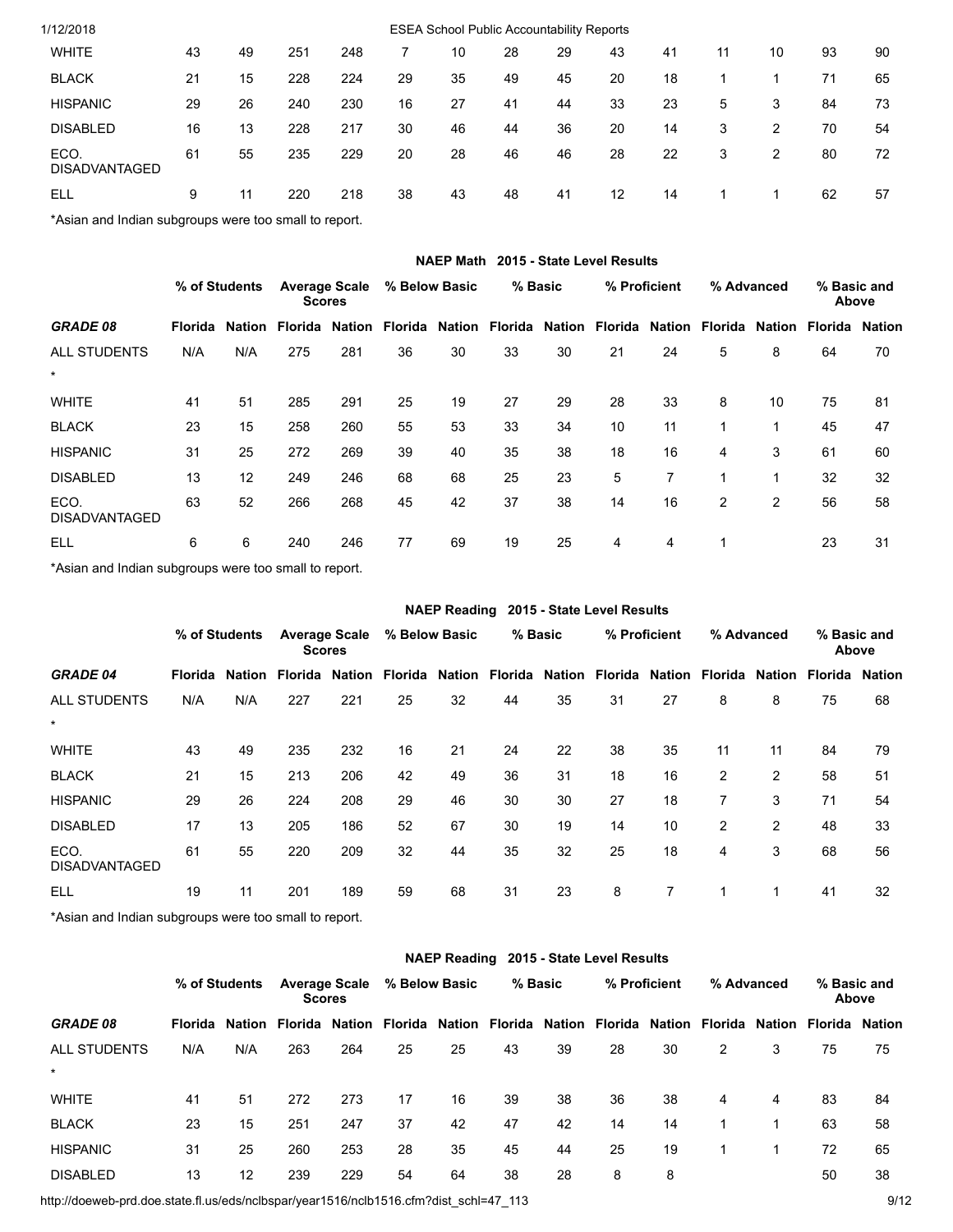| 1/12/2018                    |    |    |     |     |    | <b>ESEA School Public Accountability Reports</b> |    |    |    |    |  |    |    |
|------------------------------|----|----|-----|-----|----|--------------------------------------------------|----|----|----|----|--|----|----|
| ECO.<br><b>DISADVANTAGED</b> | 62 | 52 | 257 | 253 | 31 | 36                                               | 46 | 43 | 21 | 19 |  | 69 | 64 |
| ELL                          | 5  | 6  | 226 | 223 | 70 | 72                                               | 28 | 25 | 2  |    |  | 30 | 28 |
| .<br>.                       |    |    | .   |     |    |                                                  |    |    |    |    |  |    |    |

\*Asian and Indian subgroups were too small to report.

# <span id="page-9-0"></span>International Surveys

Trends in International Mathematics and Science Study [\(TIMSS \)](http://www.fldoe.org/asp/naep/timss.asp) is an international comparative study of student performance in mathematics and science at the fourth- and eighth grade levels which is conducted every four years. It collects data on achievement, experiences, and attitudes of fourth and eighth-grade students in the United States and students in the equivalent grades in other participating countries, as well as information on classroom and school contexts. This study is administered every four years. Florida's objective is to meet the performance of the 10th ranked country.

#### Trends in International Mathematics and Science Study (TIMSS) 2015

|                     |                | <b>High International Benchmark and Higher</b> |
|---------------------|----------------|------------------------------------------------|
|                     | <b>Florida</b> | <b>Annual Objective</b>                        |
| Grade 4 Mathematics | 49%            | 47%                                            |
| Grade 8 Mathematics | 28%            | 38%                                            |
| Grade 4 Science     | 51%            | 50%                                            |
| Grade 8 Science     | 35%            | 43%                                            |

Progress in International Reading Literacy Study ([PIRLS](http://www.fldoe.org/asp/naep/pirls.asp)) is an international comparative study conducted every five years of the reading literacy of young students. It collects data on the reading achievement, experiences, and attitudes of fourth-grade students in the United States and students in the equivalent of fourth grade in other participating countries, as well as information on students' classroom and school contexts. Florida's objective is to meet the performance of the 10th ranked country.

# Progress in International Reading Literacy Study (PIRLS) 2011

|                 | <b>High International Benchmark and Higher</b> |                         |  |  |
|-----------------|------------------------------------------------|-------------------------|--|--|
|                 | Florida                                        | <b>Annual Objective</b> |  |  |
| Grade 4 Reading | 61%                                            | 54%                     |  |  |

Program for International Student Assessment ([PISA](http://www.fldoe.org/asp/naep/pisa.asp)) conducted every three years is an international assessment that measures 15-year-old students' reading, mathematics, and science literacy. It assesses students' applied knowledge and skills to problems within a real-life context as they near the end of compulsory schooling. PISA makes the assumption that as students transition to adult life, they need not only to comprehend what they read or to retain particular mathematical formulas or scientific concepts, but also to know how to apply their knowledge and skills in the many different situations they will encounter in their everyday lives. Florida's objective is to meet the performance of the 10th ranked country.

#### Program for International Student Assessment (PISA) 2012 Results - 15 year olds

|                        | Level 4+ |                                      |  |  |  |
|------------------------|----------|--------------------------------------|--|--|--|
|                        |          | Florida Target - 10th Ranked Country |  |  |  |
| Mathematics            | 18.7%    | 43.1%                                |  |  |  |
| Science Literacy 22.1% |          | 36.8%                                |  |  |  |
| Reading Literacy 25.9% |          | 36.7%                                |  |  |  |

# <span id="page-9-1"></span>TEACHERS AND STAFF

#### New Staff

The table shows the number and percentage of instructional staff and school-based administrators who were newly hired at this school in 2015-16.

| <b>Staff Type</b>           | <b>Total Number</b><br>for 2015-16 | <b>Number Newly Hired</b><br>for 2015-16 | School % | District % State % |      |
|-----------------------------|------------------------------------|------------------------------------------|----------|--------------------|------|
| Instructional Staff         | 11                                 |                                          | 91       | 19.3               | 18.7 |
| School-Based Administrators |                                    |                                          | 00       | 13.0               | 22.0 |
| Total                       | 12                                 |                                          | 8.3      | 19.0               | 18.9 |

# The Professional Qualifications of Teachers

# Degree Level

This table shows the number and percentage of teachers at each degree level.

|              |        |         | School % |                  | District % |         | State % |
|--------------|--------|---------|----------|------------------|------------|---------|---------|
| Degree Level | Number | 2015-16 | 2014-15  | 2015-16  2014-15 |            | 2015-16 | 2014-15 |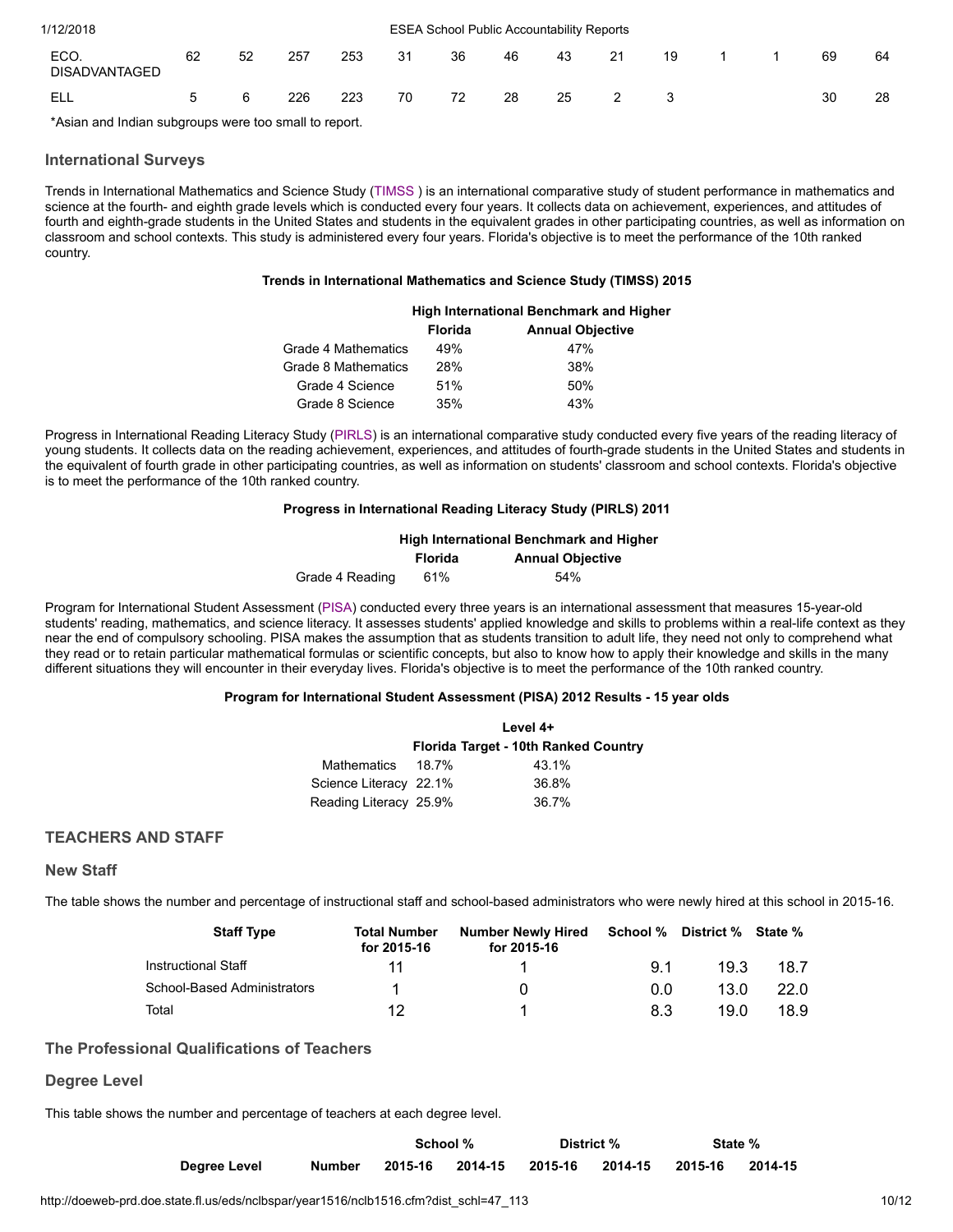| 1/12/2018 |                          |   |       | <b>ESEA School Public Accountability Reports</b> |       |       |       |       |
|-----------|--------------------------|---|-------|--------------------------------------------------|-------|-------|-------|-------|
|           | Bachelor's Degree        |   | 77.8  | 88.9                                             | 80.4  | 80.4  | 66.3  | 65.9  |
|           | Master's Degree          | っ | 22.2  | 11.1                                             | 18.5  | 18.2  | 31.6  | 32.0  |
|           | <b>Specialist Degree</b> |   |       |                                                  | 0.5   | 0.5   | 1.0   |       |
|           | Doctorate                |   |       |                                                  | 0.5   | 0.8   | 1.0   | 1.0   |
|           | <b>Total All Degrees</b> | 9 | 100.0 | 100.0                                            | 100.0 | 100.0 | 100.0 | 100.0 |

# Percentage of Teachers Teaching with Emergency or Provisional Credentials

Florida has no uncertified teachers, although some teachers may be temporarily assigned to areas outside of their field of specialization. Data on classes taught by teachers out-of-field is provided in the following table.

# In-Field and Out-of-Field Teachers

The following chart shows the percentage of core academic classes taught by teachers teaching in-field compared to the percentage of classes taught by teachers teaching out-of-field. When a teacher in a district school system is assigned teaching duties in a class dealing with subject matter that is outside the field in which the teacher is certified, outside the field that was the applicant's minor field of study, or outside the field in which the applicant has demonstrated sufficient subject area expertise, as determined by district school board policy in the subject area to be taught, that teacher is teaching "out-of-field." Core academic subjects are English, reading, language arts, mathematics, science, foreign languages, civics, government, economics, arts, history and geography.

|                                                           |      | School % District % State % |      |
|-----------------------------------------------------------|------|-----------------------------|------|
| Percentage of Classes with Teachers Teaching In-Field     | 46.6 | 93.6                        | 92.3 |
| Percentage of Classes with Teachers Teaching Out-of-Field | 53.4 | 64                          | 7.7  |

# Classes Not Taught by Highly Qualified Teachers

The chart below shows the percentage of classes not taught by "Highly Qualified Teachers" in core academic subjects as defined in federal statute. A highly qualified teacher has earned at least a bachelor's degree and holds a Florida teaching certificate with appropriate certification for each core academic area of assignment. Core academic subjects are English, reading, language arts, mathematics, science, foreign languages, civics, government, economics, arts, history and geography.

|                                                                  | School % |                       | District %                          |                                    |                       | State %                      |                                    |
|------------------------------------------------------------------|----------|-----------------------|-------------------------------------|------------------------------------|-----------------------|------------------------------|------------------------------------|
| <b>Classes Not Taught by</b><br><b>Highly Qualified Teachers</b> |          | All<br><b>Schools</b> | Hiah-<br><b>Poverty</b><br>Schools* | Low-<br><b>Poverty</b><br>Schools* | All<br><b>Schools</b> | Hiah-<br>Poverty<br>Schools* | Low-<br><b>Poverty</b><br>Schools* |
| <b>TOTAL</b>                                                     | 54.4     | 6.6                   | 2.9                                 | 0.0                                | 7.8                   | 10.1                         | 8.2                                |

\*High-poverty schools are schools ranking in the top 25% of schools based on the percentage of students eligible for free/reduced-price lunch. Lowpoverty schools rank in the bottom quartile of schools based on free/reduced-price lunch enrollment. That is, low-poverty schools have the lowest enrollment in free/reduced-price lunch as a percentage of total membership.

# <span id="page-10-0"></span>FLORIDA SCHOOL PERFORMANCE GRADE AND AMOs FOR ESEA REPORTING

# School Performance Grade

Public schools in Florida are graded annually based on student performance on state assessments and the percentage of students making learning gains. Schools are assigned a letter grade (A through F) corresponding with their rated performance, with grade "A" representing the highest performance rating and grade "F" representing a failed rating. A rating of "I" indicates that grading is incomplete. A grade of "N" indicates that the school is not graded. While the vast majority of Florida's schools receive a performance grade, certain types of schools are exempt from grading, including Department of Juvenile Justice (DJJ) facilities.

2015-16 School Performance Grade: 0

# Progress of the Lowest Performing 25% of Students, 2015-16

Components of the school grade calculation include learning gains of the lowest performing students in English language arts and mathematics, including the comprehensive and EOC assessments. The following table provides information on the points earned based on learning gains in the current year made by students in the lowest quartile.

| <b>School Results</b>               |                                               |  |  |  |  |
|-------------------------------------|-----------------------------------------------|--|--|--|--|
| Mathematics Low 25%, Points Earned* | English Language Arts Low 25%, Points Earned* |  |  |  |  |
| 2015-16                             | 2015-16                                       |  |  |  |  |
| ΝA                                  | <b>NA</b>                                     |  |  |  |  |
|                                     |                                               |  |  |  |  |

\*Points are based on the weighted percentage of students making learning gains. Students who move from a lower level to level 4 are weighted at a factor of 1.1 in the numerator. Students who move from a lower level to level 5 are weighted at a factor of 1.2 in the numerator. Prior-year low